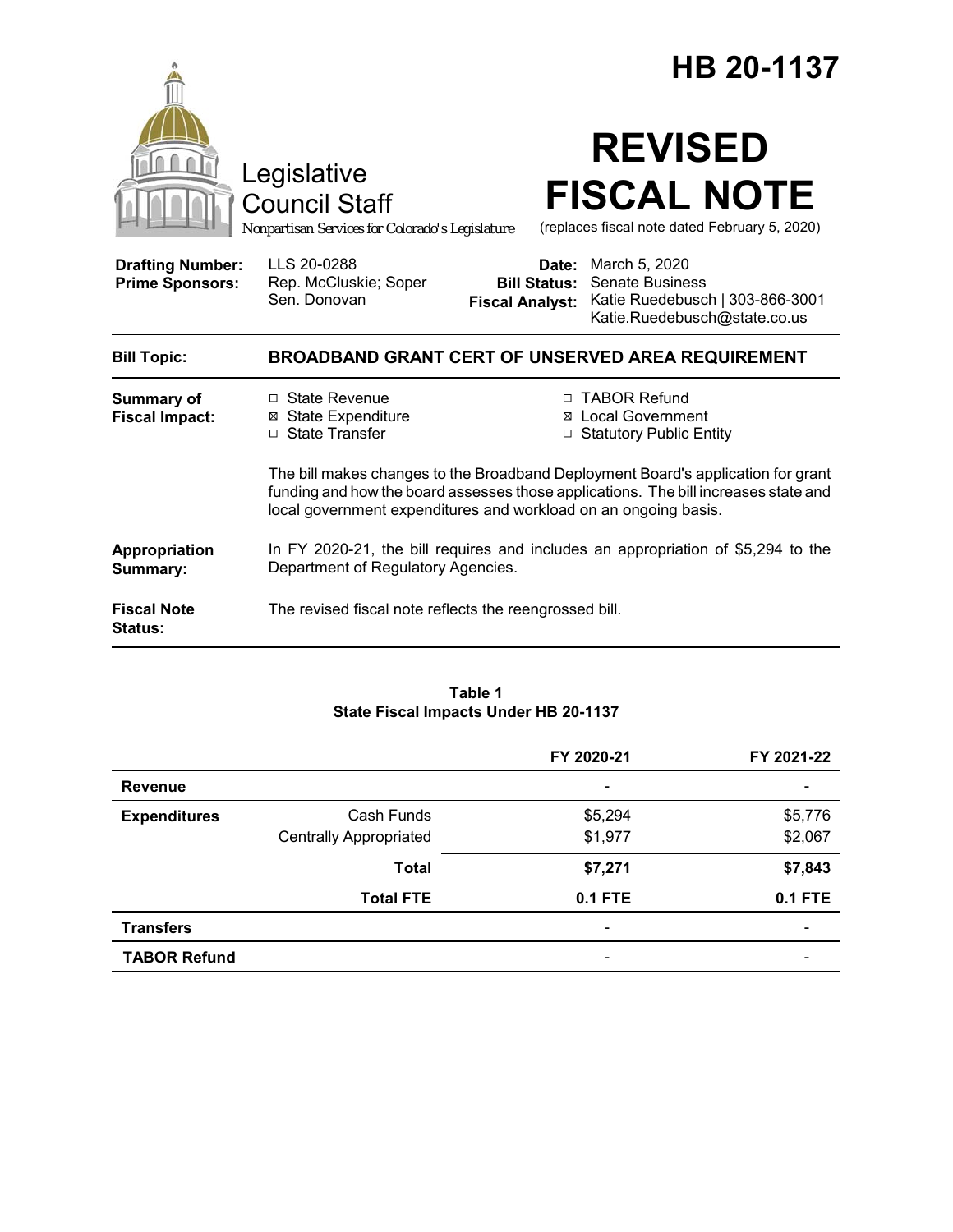March 5, 2020

## **Summary of Legislation**

The bill allows broadband grant applicants to submit a written certification with their application from a local entity that the area is an underserved area. Local entities include county or municipal governments. In order to provide a written certification, a local entity must provide public notice, notice to any incumbent provider, and hold a hearing on the issue, as well as collect, solicit, and review any quantitative data regarding broadband service in the area. The quanative data will be collected, solicited, and reviewed in accordance with rules adopted by Department of Regulatory Agencies (DORA), in consultation with the Office of Information Technology and the Broadband Deployment Board (board). The board must give substantial weight to a local entity's written certification.

# **Background**

The 16-member board provides direction and oversight to ensure the goal of "universal access" by awarding grants for broadband development in under served areas of Colorado. Grants may only be awarded in areas where there is no competition for basic broadband services, as determined by the Public Utilities Commission. Grants cover up to 75 percent of project infrastructure costs and applicants must demonstrate that their projects represent new broadband deployment, including "last mile" service, and meet additional requirements. Grants may only be awarded to for-profit entities; except that a nonprofit telephone cooperative or a nonprofit rural electric association that existed on May 10, 2014, is also eligible. Under current law, applicants must also submit their application to certain local governments along with submitting their application to the board. Board expenses are paid out of the Broadband Administrative Fund**.** 

### **State Expenditures**

The bill increases state cash fund expenditures for the board in DORA by \$7,271 and 0.1 FTE in FY 2020-21 and \$7,843 and 0.1 FTE in FY 2021-22 and future years. These costs are shown in Table 2 and discussed below.

|                                          | FY 2020-21 | FY 2021-22 |
|------------------------------------------|------------|------------|
| <b>Department of Regulatory Agencies</b> |            |            |
| <b>Personal Services</b>                 | \$5.294    | \$5,776    |
| Centrally Appropriated Costs*            | \$1,977    | \$2,067    |
| <b>Total Cost</b>                        | \$7,271    | \$7,843    |
| <b>Total FTE</b>                         | $0.1$ FTE  | $0.1$ FTE  |

**Table 2 Expenditures Under HB 20-1137**

 *\* Centrally appropriated costs are not included in the bill's appropriation.*

**Department of Regulatory Agencies.** The bill will increase expenditures for the board to develop new methodologies and to determine a consistent and demonstrable application of the bill's requirements. The bill will also increase the amount of time and research related to each applications for a broadband grants. For informational purposes, the board receive approximately 40 applications per broadband application cycle. First year costs have been prorated to reflect the August effective date.